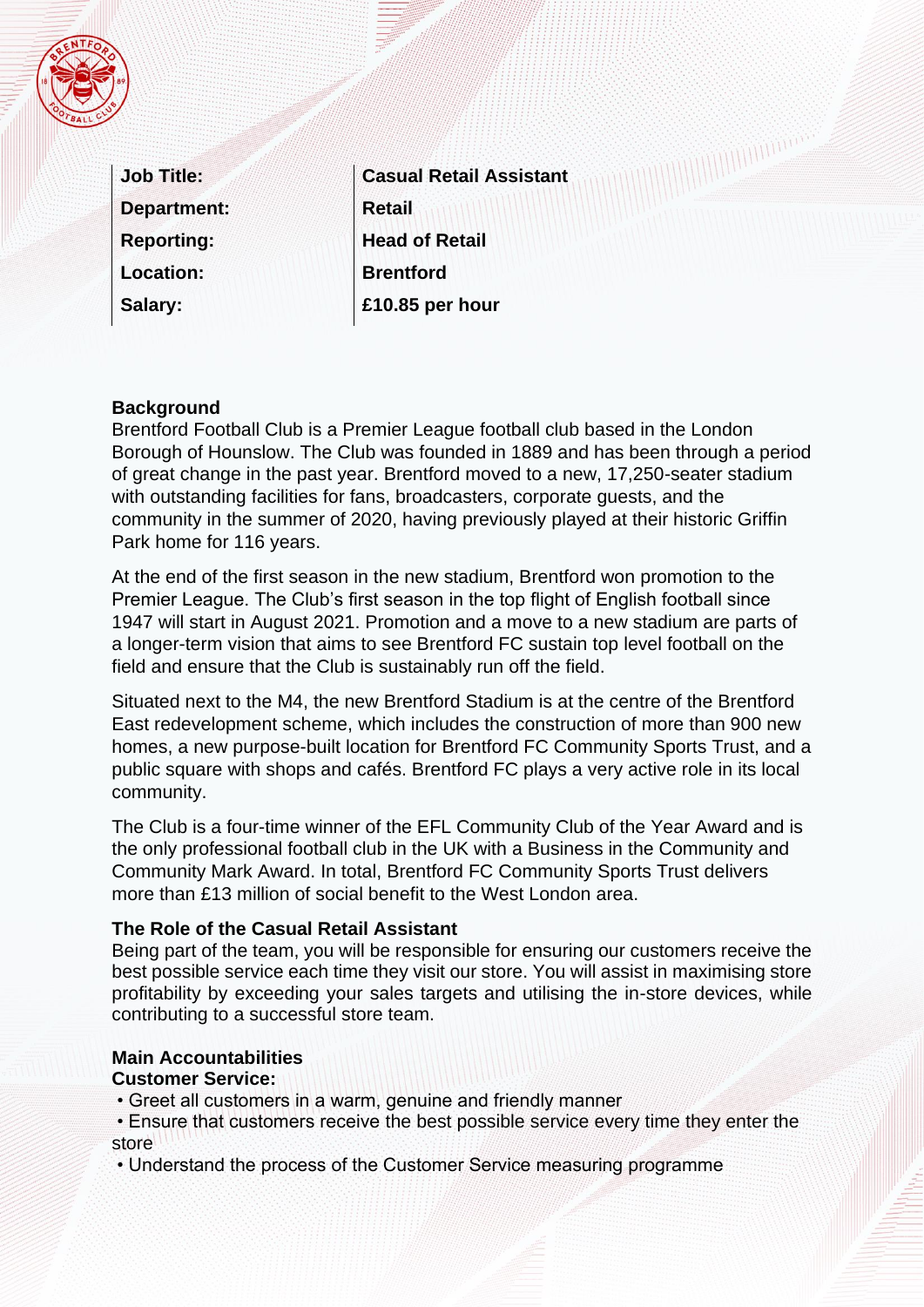

### **Sales:**

• Drive sales, ensuring that targets are achieved and, where possible, exceeded

- Utilise the in-store devices, offering the customer the whole product range
- Provide alternatives and add on sales at every opportunity
- Assist in the maintenance of standards on the shop floor and for all displays and merchandise
- Keep all stock clean and presentable at all times
- Replenish stock levels when needed, making sure the full-size range is on the shop floor where possible

## **General Club Accountabilities**

- To ensure compliance with all relevant Club policies, including health and safety policies and with specific reference to the data regulations (GDRP and PECR)
- To ensure compliance with all relevant legal, regulatory, ethical and social requirements
- To build and maintain good working relationships both internally and externally, maintaining a professional image at all times when representing Brentford FC
- To keep confidential any information gained regarding the Club and its personnel
- To maintain a flexible approach to work at all times

## **Person Specification - Essential Personal Characteristics**

- Good communication skills with the ability to engage with customers and colleagues
- Confident and outgoing personality
- Effective selling skills
- Ability to manage own time effectively
- Flexible and willing to take on ad-hoc tasks
- Available to work weekends, evenings, all match days, and events.

### **Person Specification - Desirable Characteristics**

• Previous retail experience would be great but is not essential as full training will be given

# **How to Apply:**

**Submit your CV to the application link below:** 

<https://hr.breathehr.com/v/casual-retail-assistant-18926>

**The application closing date is 6th of October 2021** 

**Suitable candidates will be invited to attend a face-to-face recruitment day on the 10th of October 2021**

**We require all successful candidates to attend a training day on the 14th of October and start work on the 16th of October 2021.**